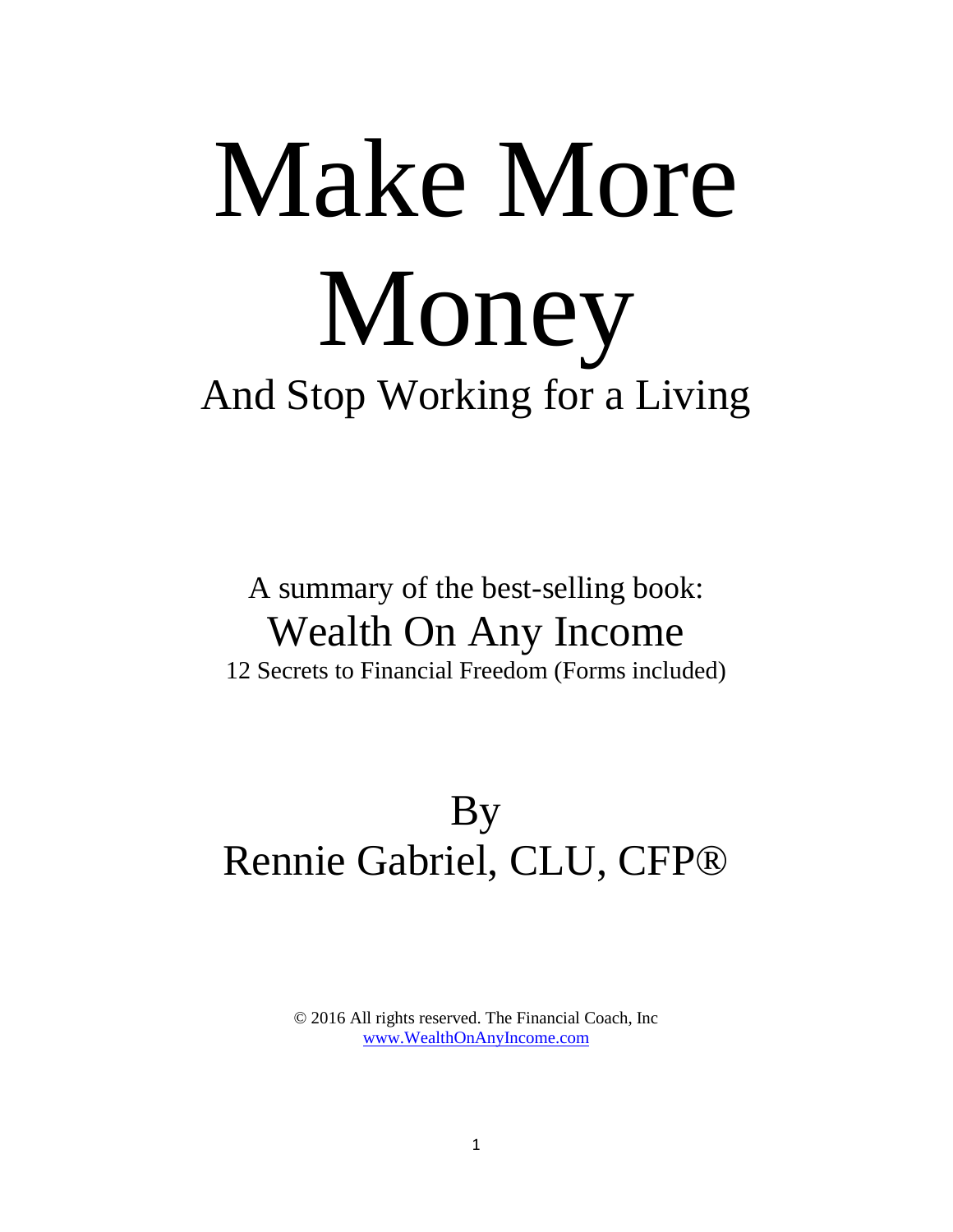### **[Wealth on Any Income: 12 Steps to Freedom](http://www.amazon.com/Wealth-Any-Income-Steps-Freedom/dp/1891689819/ref=pd_bbs_sr_1?ie=UTF8&s=books&qid=1200283991&sr=8-1)** (This is a hot link to Amazon)

FIRST: After 40 successful years in financial services, I now work to donate 100% of the profits from my wealth programs, books and business coaching to a charity where dogs are rescued, trained and donated as service animals for soldiers with PTSD and TBI (Post Traumatic Stress Disorder and Traumatic Brain Injury). You can both save lives and create financial freedom following the WOAI system as I did. Please check out the work they do at [www.ShelterToSoldier.org](http://www.sheltertosoldier.org/)

If you are an employee, business owner or entrepreneur, you can create tremendous value if you take action on the following information and use the forms provided.

If you are earning at least \$60,000 per year as I was, you can create financial freedom; you will be able to choose to work if you want, or choose not to work. You will see how to both live within your earnings and what actions to take to create a large passive income. Granted, I've gone broke twice after two divorces. At one time I had no money and had to turn in soda bottles to raise the money to buy food for my family. But my income now is 10 times what it was when I started, and 90% of it is passive. I don't have to work for a living and my wife and I pay more in income taxes now than what I used to earn while working.

If you look closely, you'll see that most people handle money in a way that obligates them to make payments to finance companies, department stores, or other creditors for the rest of their lives, and they think there's no way off the treadmill. Or worse yet, they think this is the way to live the good life. They're trapped in their job or career because of the monthly payments that have to be made month in and month out, year in and year out.

Retirement is unrealistic. And when I talk about financial independence, it's not only a dream, it's a cruel joke. You need to stop listening to other people who have bought into a system that is designed to have you work the rest of your life for credit issuers and banks. It doesn't have to be that way, and these secrets (or steps) in my system will show you how to end the cycle of debt and create financial independence.

I used to think that earning more money would lead to wealth. I was wrong. Many people believe that if they become debt free that will lead to financial freedom. That is also wrong. Financial freedom comes from assets that generate your income instead of you working a job, career or business to create an income.

While there are 12 Secrets (or steps) they can be summarized as follows:

- 1. Attitude: We need to think and act like a wealthy person, not like the masses.
- 2. Forms: We need to use the tools the wealthy use to create and keep wealth. These forms have worked for thousands of years.
- 3. Investments: We need to invest like the wealthy do, which is not limited to stocks, bonds and mutual funds.

Secret 1. Identify Your Beliefs and Values. Things like "If I just made more money I wouldn't need a spending plan or budget" will only keep you trapped. The richest people in the world know where their money is coming from and where it is being spent. More money never solved a problem of mismanagement any more than providing more liquor cured an alcoholic. If you value having a good time now more than planning your future and investing, you will never achieve wealth. If you value integrity, give your word to someone who will hold you accountable to what you said about an action you will take. Let someone else know what new behavior you want to establish, like systematically saving 10% of your income.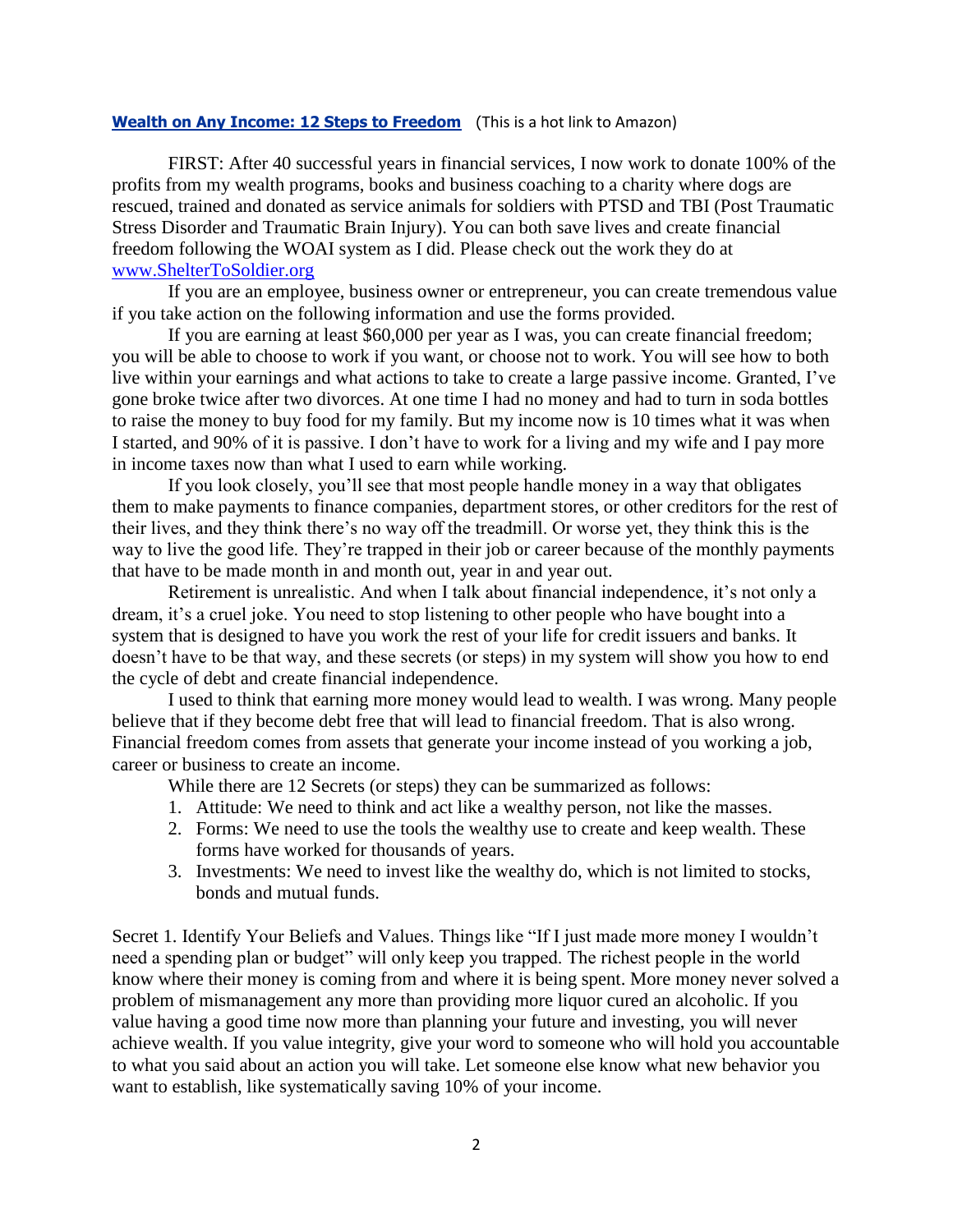Secret 2. Plan Your Future. This is the longest and most important step: Begin the process of creating financial freedom, or getting out of debt, by determining where you want to be five years in the future. It MUST be written down. Your goal must be SMART: **S**pecific and **M**easurable, **A**ction oriented, **R**ealistic, and have a **T**ime deadline You MUST involve other people to support you in reaching your goal and track your results. Nothing meaningful you can produce in life is a do-it-yourself project, and neither is this. You must identify your values and what's important to you; not what you've been told that you are capable of becoming. If you are a business owner or entrepreneur, planning and taking action on your goals will take you off the revenue roller coaster. Let someone else hold you accountable to completing your marketing on a daily basis. Reciprocate by supporting them on what they want to accomplish.

Secret 3. Recognize good debt from bad debt. Good debt allows you to create financial freedom. Bad debt, like consumer spending on credit cards, will make you a wage slave to credit card companies for the rest of your life. Good debt looks like a mortgage on a rental property that the tenant pays for you. Good debt looks like a loan on a piece of equipment that makes more **profit**  than the loan payments and all the related expenses. I have millions of dollars of **good** debt now, and the money to make the loan payments doesn't come from me.

Secret 4. Acknowledge the six roadblocks to financial freedom: Debt, Economic Conditions, Taxes, Asset and Risk Management, Human Problems, and Procrastination. Having appropriate insurance will handle many of the risks, and just taking action with someone else will overcome the biggest roadblock of procrastination.

Secret 5. How to get out of debt without pain: Use the spending plan tools that allow you to live on less than you earn, pay off consumer debt, and set aside money to create wealth. Use **Tool #1,**  the **Debt Elimination Form** to pay off the lowest balance first, regardless of the level of interest. This is a psychological booster. This creates the motivation to continue, because you see results right away.

**HOWEVER**, do not focus on becoming debt free. That does not create financial freedom. Instead focus on creating assets that can create an income whether you work or not. See Secret 12. If you have a \$6000 credit card debt and you can pay \$300 per month to pay it off, it will take you about two years. That two year delay before you begin to invest that same \$300 per month will reduce your investment account by almost \$200,000, and that includes paying the interest on the \$6000 debt for 30 years!

Secret 6. Find out where you are today. Use **Tool #2**, the **Balance Sheet** to see what you own and what you owe. Until you know where you are first, you cannot get to anywhere you want to go. If you're on your way somewhere and you get lost, isn't the first question, "Where are you?" Create a Balance Sheet of your future as your **destination**. Separate personal use assets (like your home or auto) from investable assets (like stocks and rental real estate).

Secret 7. Getting to where you want to go. Use **Tool #3**, the **Cash Flow Form** to build a spending plan instead of a budget. This is the map that tells you how you how you got to where you are on your Balance Sheet, and is the **road map** to get to where you want to go. Spend money in alignment with your goals and values. Use **Tool #4**, the **Cash Flow Memory Jogger**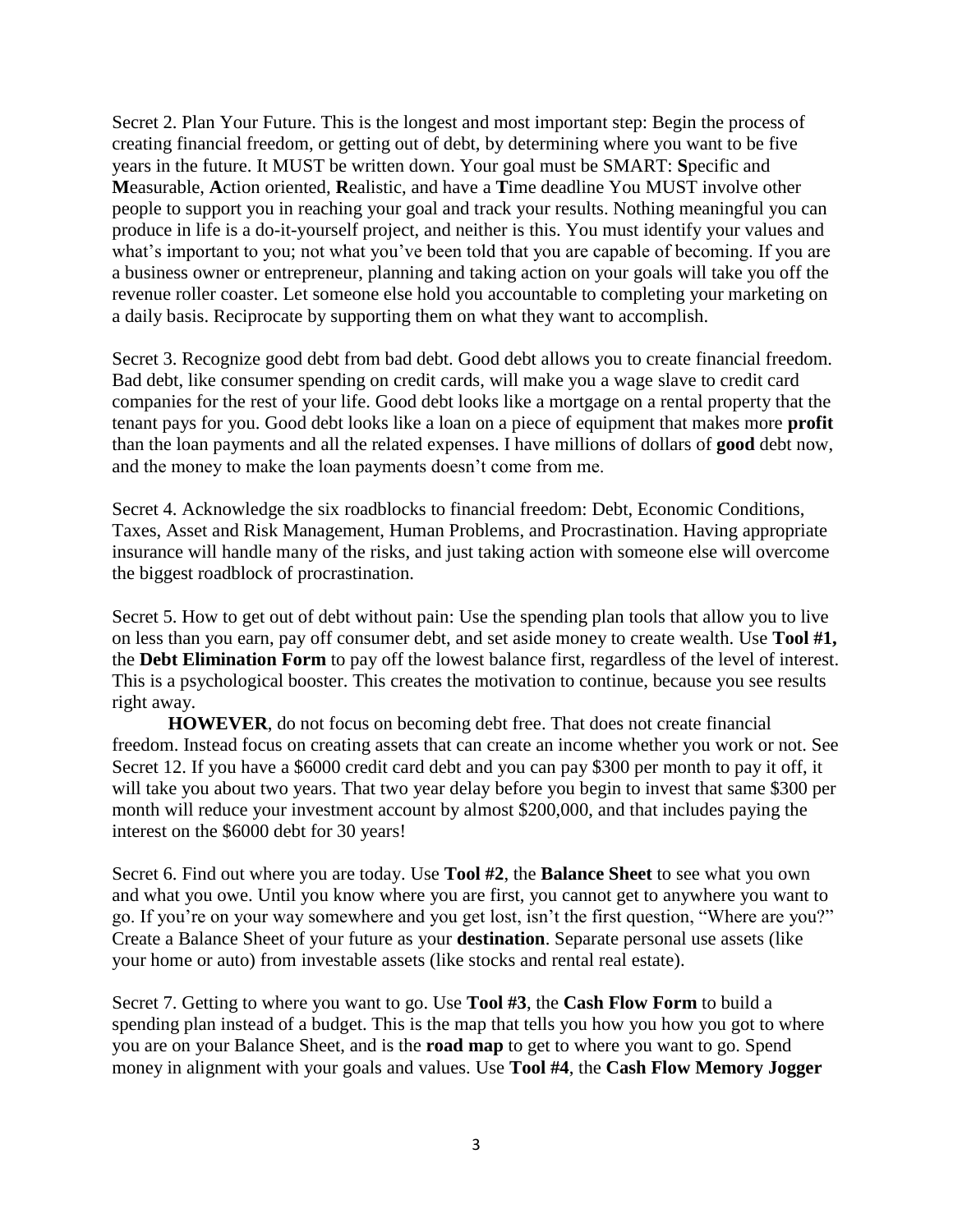form to recall the areas where you spend money, but forgot. This is about spending money to achieve your goals, not doing a budget. It's not just semantics; the right words create power.

Secret 8. Use **Tool #5**, the **Spending Plan Register** to track your progress, measure your pleasure from the money you spend, create consciousness, and stay within your spending guidelines. If you're not getting pleasure from how you're spending your money, change it! This will give you the information to make those decisions. It's like the **automobile** you use on the **road map** to your **destination** of financial freedom.

Secret 9. What do you do when expenses exceed income? You can look at fixed, variable and discretionary items and all of them can be trimmed with some creativity.

Secret 10. Create financial freedom by paying yourself first. This is a concept that the wealthy have used for 5000 years, and will still be working when you and I are dead. This is how you create the fund to invest like banks and the wealthy and achieve financial freedom.

Secret 11. How do you handle emergency spending without creating a financial disaster? Another part of paying yourself first is to set up an emergency and/or opportunity account. Spend only 80% of the income you earn. Then set up two accounts, one for financial freedom (pay yourself first) and the other account to **spend later** for emergencies or opportunities and put 10% of your income into each.

Secret 12. Create a prosperous financial future. Use the magic of compound earnings to create wealth. You can become a millionaire on \$10 per day earning 12% per year. That is only \$3600 per year. Various financial instruments have been available for decades that can do this. (Example:<https://www.americanfunds.com/individual/investments/fund/aivsx> )

You can start a mutual fund with as little as \$250. Learn about the difference between investing in stocks, bonds, real estate, insurance and mutual funds. Buy growth assets instead of loaning money to banks. You can buy rental real estate by using other people's money if you do not have enough of your own. Educate yourself on how to produce value for others. Use a financial planner to support you or educate you. Read financial publications or the business section of the newspaper. Get various points of views. Have insurance to protect the things you cannot replace or the risks you cannot cover. Learn to recognize investment scams and frauds. Understand getting out of debt is NOT the same as creating wealth; just like dieting does not build muscles. \* \* \*

You can purchase an old copy of **[Wealth on Any Income: 12 Steps to Freedom](http://www.amazon.com/Wealth-Any-Income-Steps-Freedom/dp/1891689819/ref=pd_bbs_sr_1?ie=UTF8&s=books&qid=1200283991&sr=8-1)** from Amazon in paperback, but it lacks the types of investments that have been created in the last 15 years. You can also get an edition that was completely revised in 2015 directly from me for \$25, **and 100% of the profits are donated to [www.ShelterToSoldier.org](http://www.sheltertosoldier.org/)** For online program information, please visit [www.WealthOnAnyIncome.com](http://www.wealthonanyincome.com/) If you would like a form to **Split Expenses for a Couple**, or the worksheet **Business Income and Expense** just send an email to [Rennie@RennieGabriel.com](mailto:Rennie@RennieGabriel.com) The following pages are the forms previously discussed.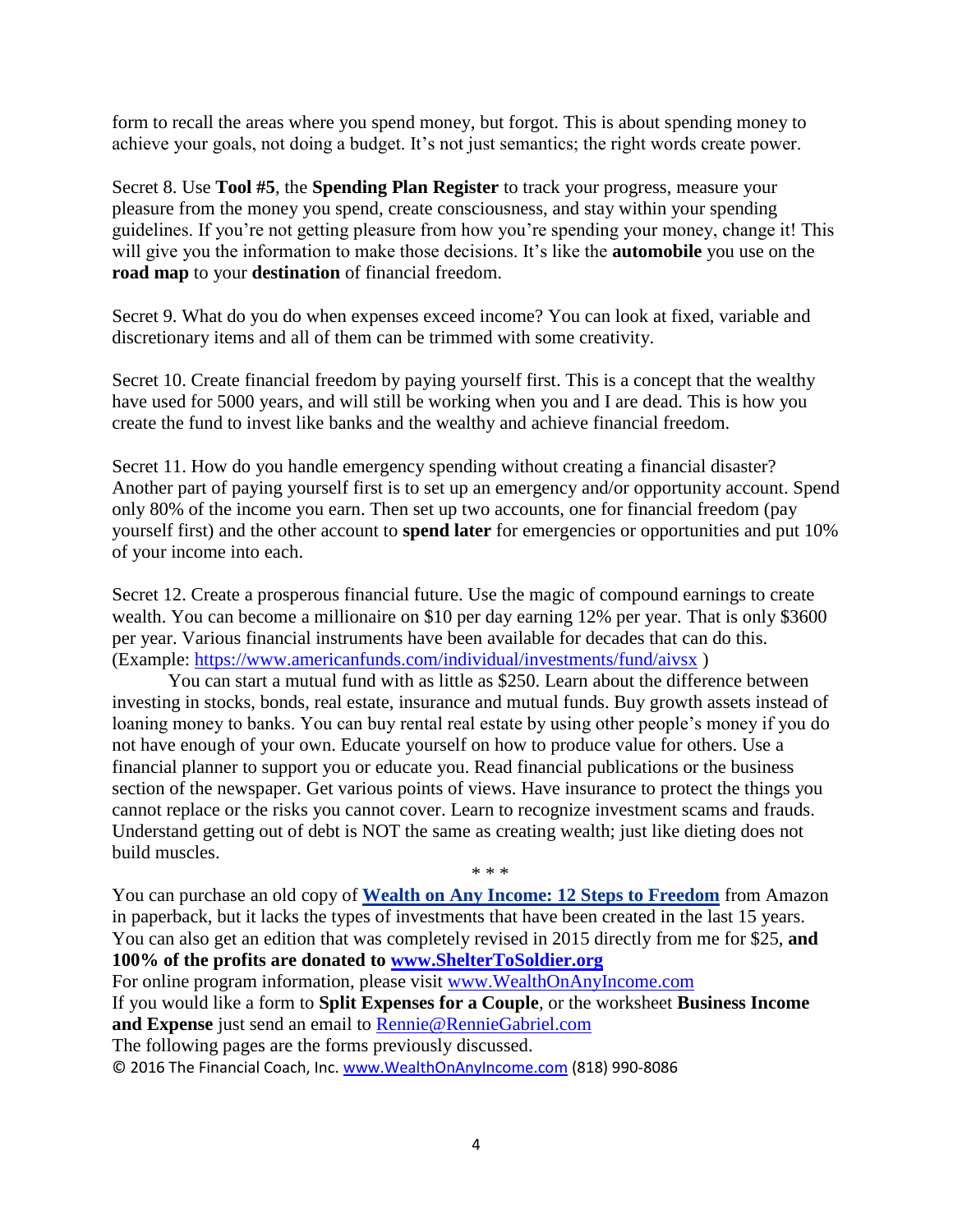**Tool #1 – Debt Elimination Form** – This is not used by the wealthy because they do not carry a credit card balance from one month to the next. They pay off each statement in full.

Example: Add \$100 extra per month to pay of consumer debts, list the LOWEST balance at the top regardless of the interest rate. Move down the list from the lowest to the highest balance.

| <b>Treditor</b>   | <b>Balance Owed</b> | APR% | Minimum Pmt | Payment Made |
|-------------------|---------------------|------|-------------|--------------|
| Sears             | \$461               | 19.2 | \$20.00     |              |
| <b>MasterCard</b> | \$1800              | 19.8 | \$80.00     |              |
| Visa              | \$1800              | 19.8 | \$80.00     |              |

In this example, when Sears is paid off in 4 months (by adding an extra \$100 per month) add \$120 to the minimum payment amount of the next creditor. Here you would send \$200 to MasterCard ( $$80 + $120$ ). In about eight more months this debt will be paid off, instead of an additional 16 months. Now send \$280 per month to Visa. The total balances will be paid off in 17 months (instead of 29 months at the minimum payment) saving about \$440 of interest. This also assumes you do not add to the balances, and you did not transfer to lower rate cards.

| Creditor | <b>Balance Owed</b> | APR% | Minimum Pmt | Payment Made |
|----------|---------------------|------|-------------|--------------|
|          |                     |      |             |              |
|          |                     |      |             |              |
|          |                     |      |             |              |
|          |                     |      |             |              |
|          |                     |      |             |              |
|          |                     |      |             |              |
|          |                     |      |             |              |
|          |                     |      |             |              |
|          |                     |      |             |              |
|          |                     |      |             |              |

Total Balance \$ \_\_\_\_\_\_\_\_\_\_\_\_ Total Minimum Payment \$\_\_\_\_\_\_\_\_\_\_\_ Transfer this balance to Tool #2 Transfer this total to Tool #3, item #16 under current debts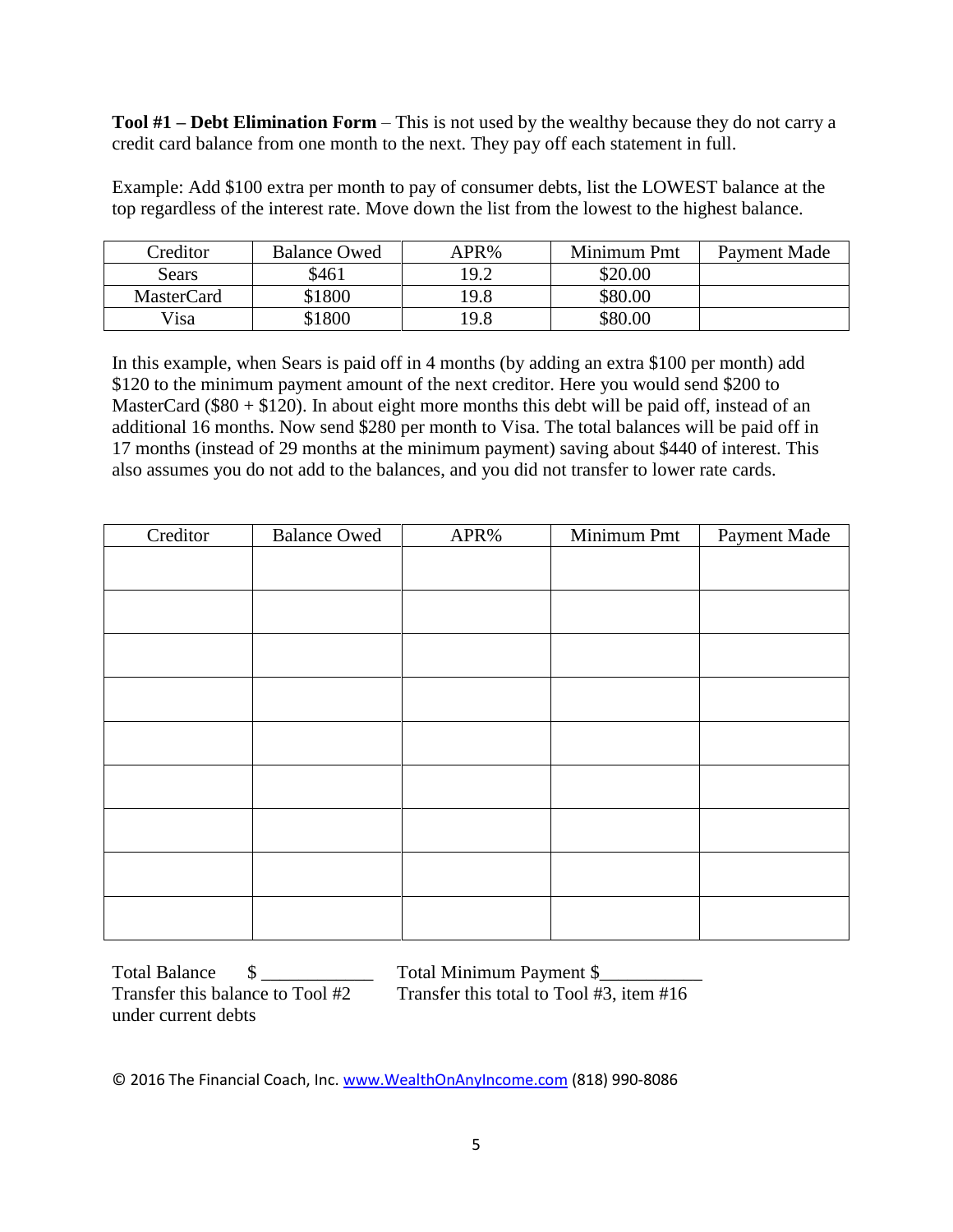| <b>Tool #2 The Balance Sheet</b> |                      |                          |    |
|----------------------------------|----------------------|--------------------------|----|
| <b>ASSETS</b>                    |                      | <b>LIABILITIES</b>       |    |
| PERSONAL USE ASSETS              |                      |                          |    |
| Home (FMV)*                      |                      | Home mortgage            |    |
| Personal Property                |                      | Other RE loans(total)    |    |
| Autos                            |                      |                          |    |
| 1                                |                      |                          |    |
|                                  |                      | Credit cards (from tool  |    |
| $\overline{2}$                   |                      | #1)                      |    |
| 3                                |                      | Other debts              |    |
| <b>TOTAL PERSONAL USE</b>        | \$                   | Auto loan/lease          |    |
|                                  |                      | <b>Boat</b>              |    |
| <b>INVESTABLE ASSETS</b>         |                      | Notes to others          |    |
| <b>Other Real Estate</b>         |                      | Pool                     |    |
| (total from schedule)            |                      | Taxes, IRS, state        |    |
| <b>Vested Retirement</b>         |                      | Other                    |    |
| <b>IRAs</b>                      |                      |                          |    |
| <b>Listed Securities</b>         |                      |                          |    |
| <b>Bonds</b>                     |                      |                          |    |
| <b>Stock Options</b>             |                      | <b>TOTAL LIABILITIES</b> | \$ |
| Life Ins (cash value)            |                      |                          |    |
| <b>Business Interest</b>         |                      |                          |    |
| Accts receivable                 |                      |                          |    |
| Inventory/equip                  |                      |                          |    |
| Cash/Retain Earnings             |                      |                          |    |
| Goodwill                         |                      |                          |    |
| <b>Personal Savings</b>          |                      |                          |    |
| Money Market                     |                      |                          |    |
| CDs                              |                      |                          |    |
| <b>Checking Account</b>          |                      |                          |    |
| Other                            |                      |                          |    |
|                                  |                      |                          |    |
| TOTAL INVESTABLE ASSETS          | $\ddot{\phantom{1}}$ |                          |    |
| <b>TOTAL ASSETS</b>              | \$                   | <b>NET WORTH</b>         | \$ |

If you would like this form in Excel, please send an email to **Rennie@RennieGabriel.com**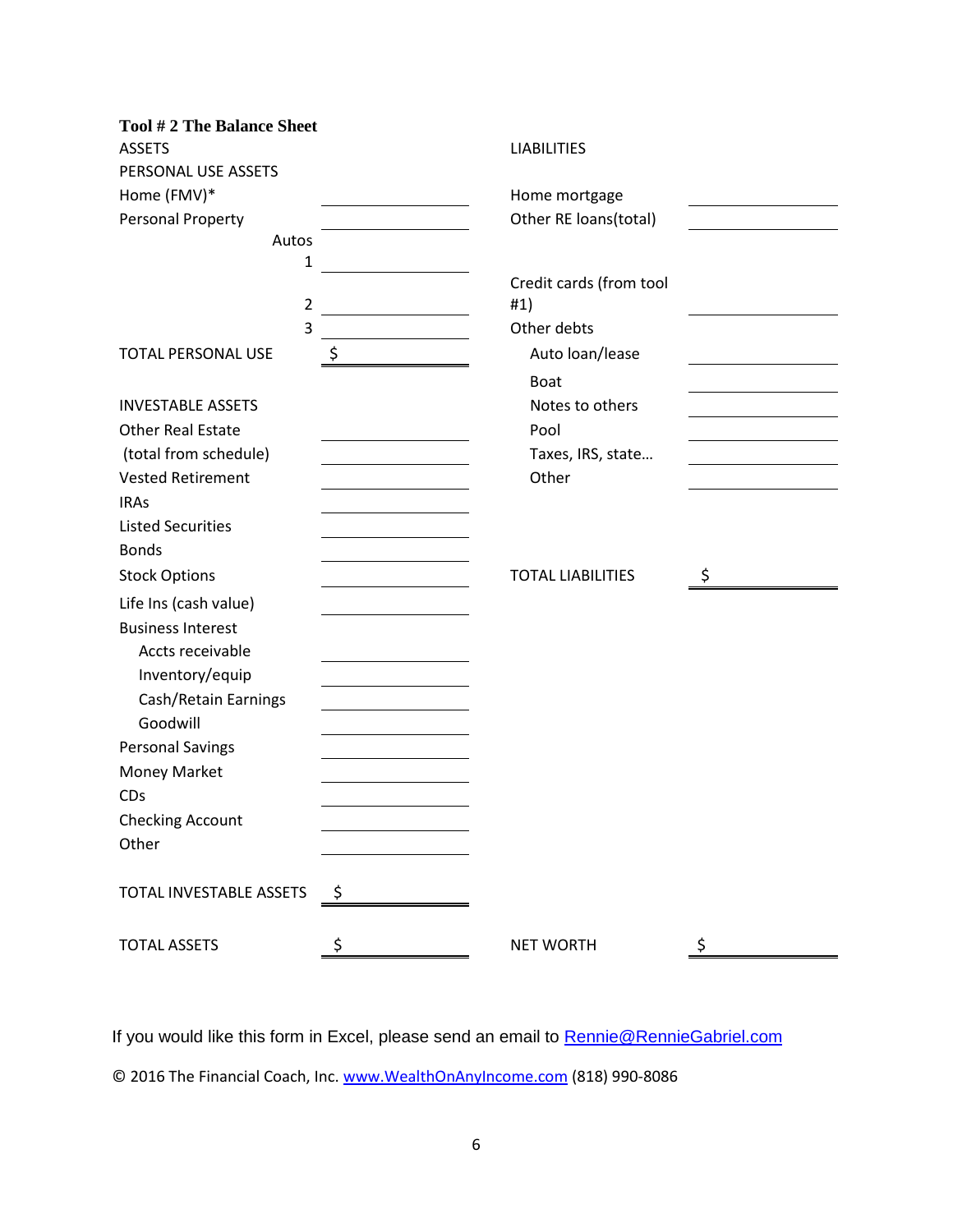| Please prepare based on monthly figures.        |                                                         |                      |
|-------------------------------------------------|---------------------------------------------------------|----------------------|
| <b>INCOME</b>                                   | <b>EXPENSE</b>                                          |                      |
| Client<br>net or gross:                         | 1. House pmt. /rent                                     |                      |
| Sig. Other                                      | (Other house exp., maid, gardener)                      |                      |
| <b>Bonus</b>                                    | 18. Property taxes                                      | $\ast$               |
| Commission                                      | 13. Other RE loans                                      |                      |
| Rents                                           | 18. Other RE taxes                                      |                      |
| Interest                                        | Other RE expense                                        |                      |
| <b>Dividends</b>                                | 2. Auto: loans/lease                                    |                      |
| Notes rcvd.                                     | parking / gas                                           |                      |
| Royalties                                       | maint./ repairs                                         |                      |
| <b>Side Business</b>                            | regist. Fees                                            |                      |
| Trust distribution<br><u> 1989 - Andrea Sta</u> | 3.Food: groceries                                       |                      |
| <b>Social Security</b>                          |                                                         | meals out            |
| Retirement plan                                 | 4. Clothing                                             |                      |
| Other                                           | 5. Personal care                                        |                      |
|                                                 | 6. Health care                                          |                      |
|                                                 | 7. Entertainment                                        |                      |
| figures above are:                              | 8. Gifts                                                |                      |
| Monthly____________                             | 9. Education                                            |                      |
| Annual ______________                           | 10. Vacations                                           | $\ast$               |
|                                                 | 11. Business Expense                                    | $**$                 |
|                                                 | 12. Dependant care                                      |                      |
| pay periods:                                    | 13. Invest. Syst: Save                                  |                      |
| 1 time mo.                                      | Qual. Retire plan<br>_______                            |                      |
| 2 times mo.<br><u> Liberatura de la con</u>     | 14. Insurance: Life                                     | $\ast$               |
| every 2 wks.                                    |                                                         | $\ast$<br>Auto       |
|                                                 |                                                         | $\ast$<br>Disability |
|                                                 |                                                         | Health               |
|                                                 |                                                         | $\ast$<br>Home/Apt.  |
|                                                 | 15. Charitable                                          |                      |
|                                                 | Total payments from Tool #1: 16. Debt pmt/ Chrg. Accts. |                      |
|                                                 | 17. Utilities: Gas                                      |                      |
|                                                 |                                                         | Water/ pwr.          |
|                                                 |                                                         | Telephone            |
|                                                 |                                                         | Trash/ other         |
|                                                 | 18. Income taxes: Federal                               |                      |
|                                                 |                                                         | State                |
| <b>TOTAL</b>                                    | <b>TOTAL</b>                                            |                      |
|                                                 |                                                         |                      |
|                                                 | SURPLUS / DEFICIT<br>$\sim$                             |                      |

## **Tool # 3 Let's create a Spending Plan: INCOME AND EXPENSE -CASH FLOW ANALYSIS (monthly)**

\*These may be expenses that do not show up each month, but need to be set aside monthly.

\*\* From the Business Income & Expense Statement

.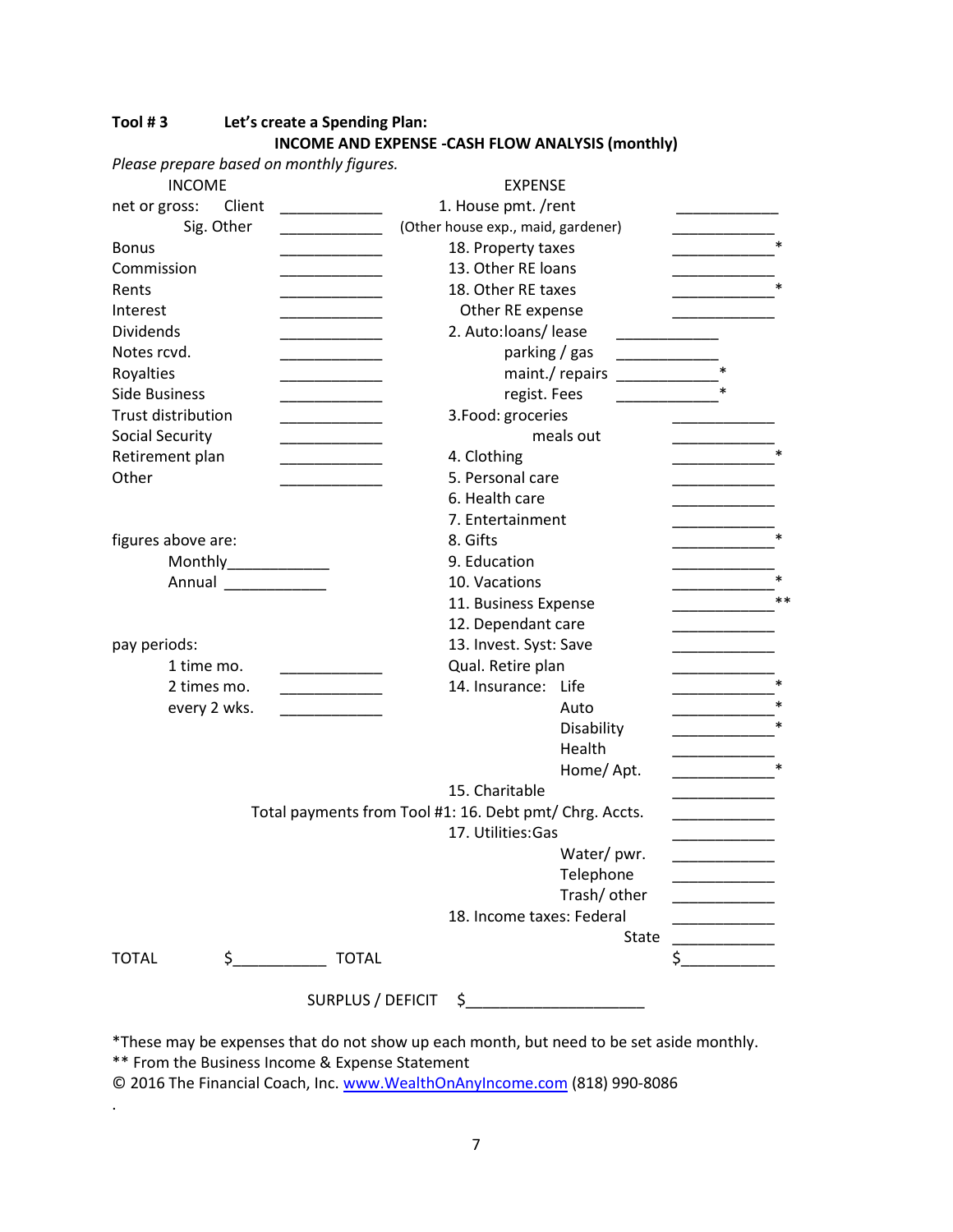### **Tool #4 - CASH FLOW MEMORY JOGGER**

When you sit down and fill in the Cash Flow Form and can't remember all the places you could be spending your money, this will remind you. As an example someone might say, "I don't buy clothes. I don't have any expense there." But they do if they go to the dry cleaners or laundry. Those are clothing expenses. There should be no "miscellaneous" items. If it's not on the list, and it's legal, call me and let me know what it is.

- **1. Home/Shelter** B. Dentist F. Tapes D. Tithing
- A. Mortgage or Rent C. Chiropractor G. Tuition E. Seminars
- 
- 
- 
- 
- 4. Home Assoc Dues H. Prescriptions/ C. Winter C. Family loans
- 
- **2. Auto/Transportation** I. Psychologist/ E. Travel fund E. Trust deeds
- A. Car payment/lease Therapist **11. Business Expenses** F. Other B. Gasoline/fuel **7. Entertainment/** see business form **17. Utilities** C. Parking **Recreation 12. Dependent care** A. Water F. Maintenance C. Cassette tapes C. Child care/support D. Garbage I. Bus/Taxi E. Concerts, Sporting F. Family events **18. Taxes**

 B. Shoes M. Theater **Systematic Savings 19. Lessons Learned 5. Personal Care** E. Christmas **14. Insurance** C. Manicures **H. Love gifts** C. Health D. Pedicures I. Weddings D. House/Apartment

**6. Health Care C. Fees, supplies B. Handouts** 

- 
- 
- 
- 
- 
- 
- 
- 
- 
- 
- 

- 
- 
- 
- 
- 
- 
- 
- 
- 
- 
- 
- A. Apparel L. Sightseeing **13. Investments/** H. Other
	- -

- F. Cleaners **A. Anniversaries** D. Stocks G. Laundry **B. Birthdays** E. Savings acct. H. Shoe repair C. Cards F. Retirement plan I. Jewelry repair D. Chanukah G. TSA / IRA A. Toiletries **F. Easter A. Auto** 
	-
- E. Haircuts/Color **9. Education** E. Life Insurance
- F. Massage A. Books **15. Spiritual/Charity** G. Spa/Gym B. Classes B. Classes A. Contributions
- A. Doctor **D. Seminars** C. 7th tradition
- B. Miscellaneous: **D. Eye wear** I. Workshops **16. Debt Repayment/**
- E. Oil/lube B. Cable TV B. Auto C. Gas/Propane
	- -
	-
	-
	-
	-
	-
	-
	-
	-
	-
	-
	-
	-
	-
	-
	-
	-
	-
	-
- B. Cosmetics **G. Flowers** B. Disability income
	-
	-
	-
	-
	-
	-
	-

 1. Maintenance E. Ophthalmologist **10. Vacations Charge acct. payments** 2. Gardener, Maid... F. Optometrist A. Special interest A. Bank credit cards 3. Purchases G. Podiatrist B. Summer B. Dept. store charges 5. Alarm service Vitamins D. Weekends D. Student loans D. Registration A. Books A. Alimony B. Power/Electric G. Repair D. Clubs, Dancing, D. Day care E. Phone/Cell/Pager H. Accessories Athletics E. Clothing F. Internet fees J. Air fare Events G. Food A. Federal Income K. Other **F. Hobbies** H. Insurance B. State Income **3. Food G. Houseguest I. Medical C. Social Security**  A. Groceries H. Liquor, Smoking J. Pet care D. Property/Home B. Meals Out **I. Magazines K. School E. Other real estate** 

- 
- 
- 
- C. Accessories **N. Video Purchase** A. Bonds **A. Money lost or wasted**
- D. Jewelry Rental B. Mutual funds **20. Legal or Accounting Fees**
- E. Tailor **8. Gifts** C. Real Estate © 2016 The Financial Coach, Inc
- C. Snacks J. Movies L. Services F. Business(see#11) **4. Clothing The Clothing K. Records, CDS** M. Supplies G. City/County
	-